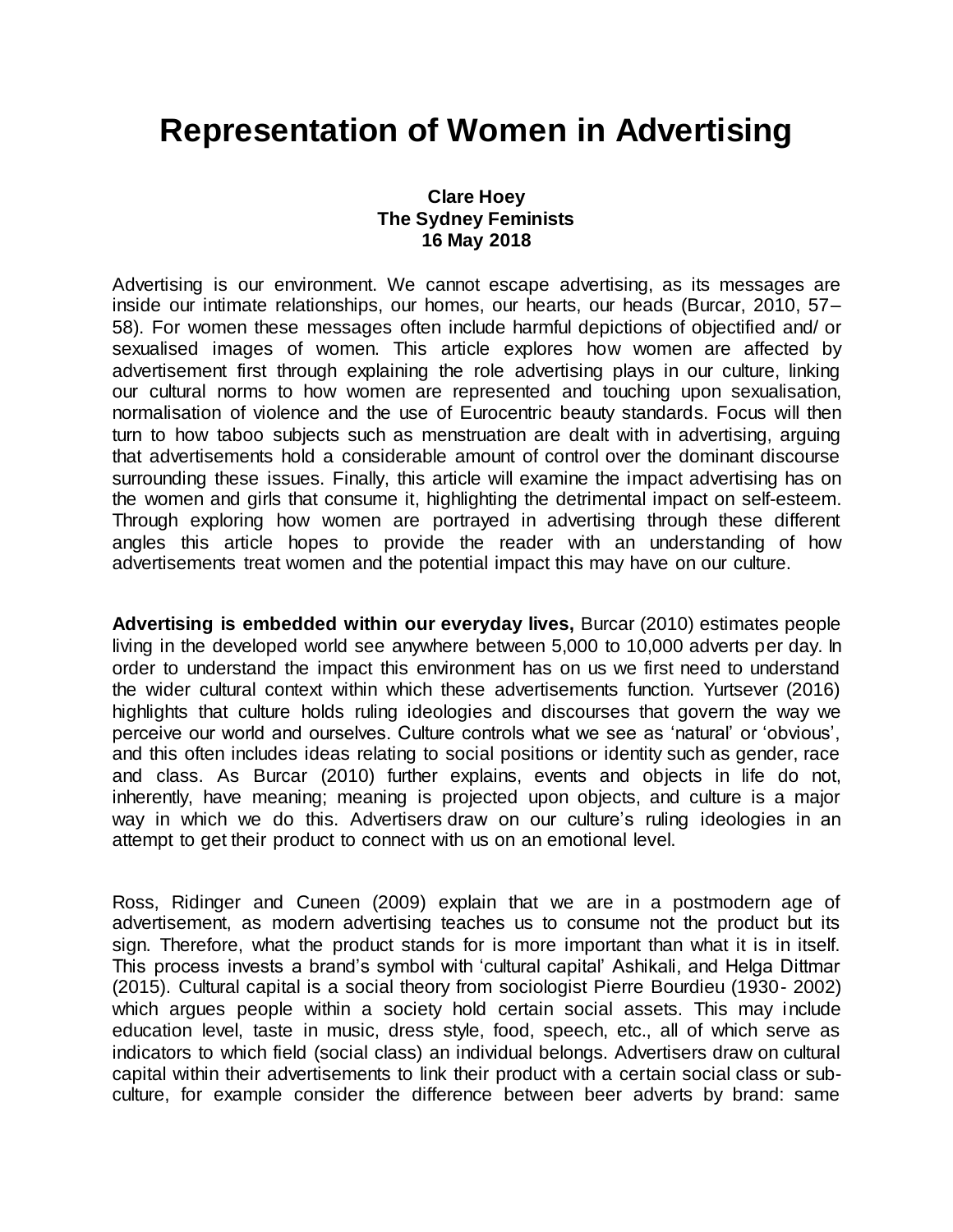product but vastly different adverts (e,g. Stella Artois vs Victoria Bitter). Consumers then use the product to either symbolise their social class or as an aspirational attempt at social mobility through cultural symbols. In a capitalist economic system, being a consumer is one of the fundamental ways in which an individual takes part in society, as consumption is a major part of our culture and culture is a fundamental part of how we understand the world and ourselves; advertising then becomes a way in which consumers understand, construct and present themselves (Ross, Ridinger and Cuneen, 2009)

#### **Advertisements provide a gauge for what is desirable and what is normal. Advertising serves to define, or frame, reality. For these reasons, the social impact of advertising cannot be overstated.**

Within advertisements, reinforcement and shaping of cultural ideas and norms, gender is probably the social resource that is drawn on most by advertisers (Ashikali and Helga Dittmar, 2015). Adverts that draw on gender tend to follow prevailing ideas of gender in western culture (Goffman (1979). For example, men are typically portrayed in dominant positions relative to women in a variety of consumption situations. These discourses generally depict men as "idealised" and women as "vulnerable" (Elliot and Elliott 2005).

Furthermore, the most pervasive representation of women in advertising is in the form of idealised beauty. The focus on female beauty seen throughout advertising is a reflection of western cultural expectations of women. Yurtsever (2016) explains the promotion of female beauty is in part a function of 'the gaze' or "the male gaze." In feminist theory, the gaze refers to the act of depicting women from a masculine, heterosexual point of view, often resulting in women being shown as a sexualised object of male desire Johnston-Robledo & Chrisler (2011). The male gaze is not only tied to advertising, but is present throughout literature and art. Understanding the role of the gaze within advertising is important, as John Berger explains the potential impact this has on women in informing notions of identity:

Men act and women appear. Men look at women. Women watch themselves being looked at. This not only impacts the relationship between men and women but also the relation of women to themselves, as women internalise this message of objectification. Thus, she turns herself into an object – and most particularly an object of vision: a sight. (Berger, p45, 1972)

This environment often manifests itself through self-monitoring. Today the male gaze can be understood not only as the male gaze sexualising women, but more generally as a force carrying ideas of normality within our society on racism, gender, ableism and classism.

### **How are Women Represented?**

The message to both men and women is clear: A woman's value lies largely in terms of her appearance and sexuality. To illustrate this point, this section will examine the idea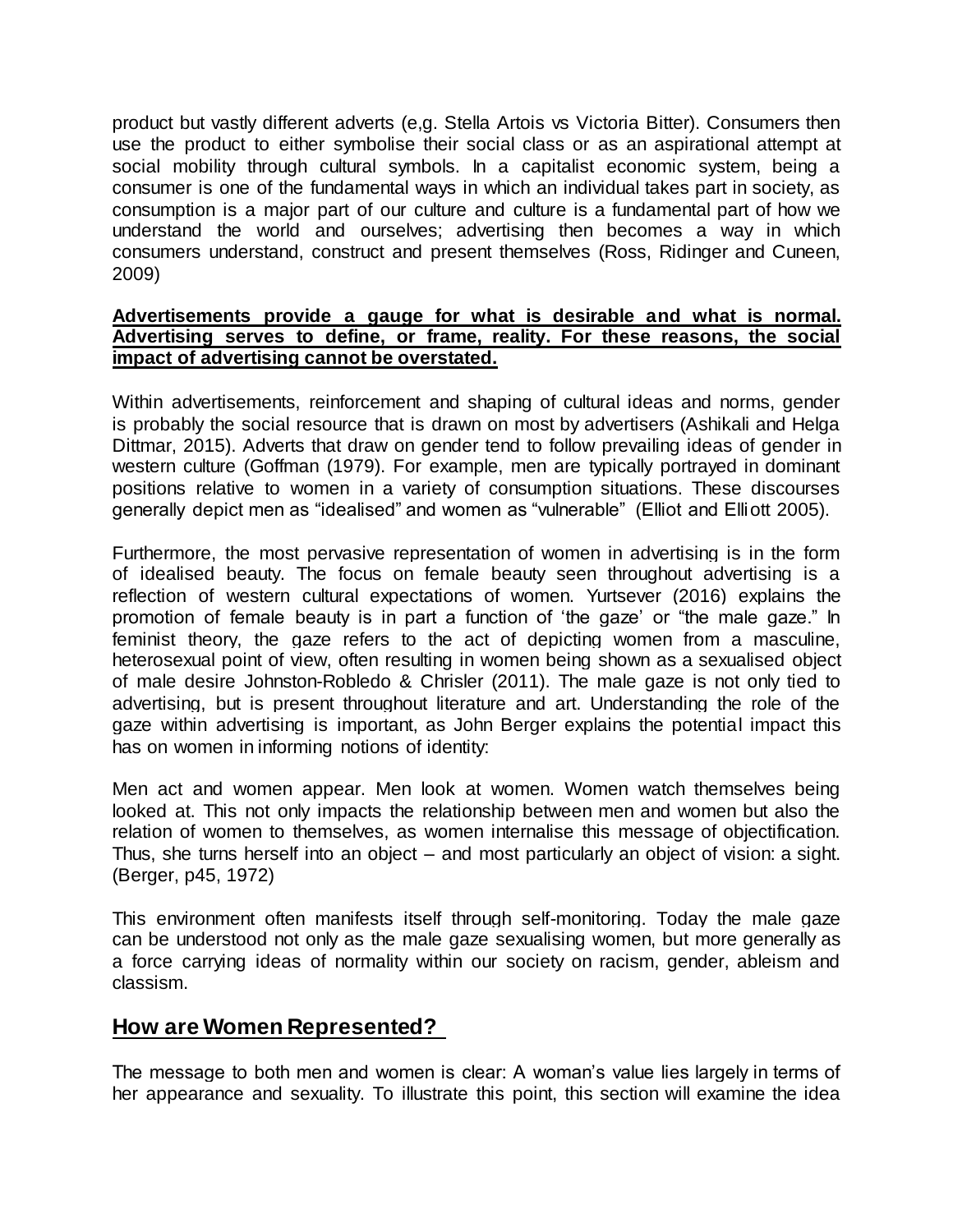of objectification and normalisation of violence towards women within advertising. In 1997 Plous and Neptune conducted a study comparing the rate of body exposure of women and men within advertising. They found that women's bodies occurred approximately four times as often as exposure of men's bodies (Darwin, 2017). More recently, Millard and Grant (2006) reported that approximately 30% of advertisements in three popular U.S. women's fashion magazines featured nude or scantily-clad women, and a 2008 study by Lindner reported that more than half of advertisements in a popular U.S. women's magazine portrayed women as objects.

### **In their comparison of magazine advertisements from 1983 to those from 1958 and 1970, Sullivan and O'Connor (1988) found a 60% increase in images that portrayed women in decorative and sexualized roles.**

A worrying element within advertisement's objectification of women is the combination of sexualisation and use of violence towards women. According to Kilbourne (1999), the sexual victimisation of women that was once limited to pornography has found expression not only in films and television shows, but also in advertising. She argues the body positions, facial expressions, and sexual power relationships between men and women that occur in advertising have often been adopted from violent pornography.

The sexualisation of women's bodies within advisements is present within advertisements aimed at both men and women, creating a strong cultural message that women's bodies are constantly on display to be judged. Viewing images of sexually objectified women has been shown to increase men's acceptance of rape myths, interpersonal violence, and gender role stereotyping that violence is erotic Waal & McCabe (2016). Further research has consistently shown that exposure to both violent and nonviolent pornography results in attitudes supportive of sexual aggression among men (Malamuth et al. 2000).

### **More than 70 percent of the time in which women were portrayed as victims, they were simultaneously portrayed as sex objects.**

A possible reason for this portrayal of women in advertising has been argued to be a backlash against women's increasing power in society. Women's growing equality, including greater economic independence, challenges our culture's existing gender roles and therefore men's dominance (Faludi 1991; Wolf 1991). The pervasiveness of media images of highly sexualised women -but not men- is hypothesized to draw on a male desire to maintain dominance through designating women's bodies as property that can be evaluated, ogled, and touched at the whim of men (Kilbourne 1999). Wolf (1990) further argues the sexualisation of women serves to undermine women's greater independence and increasing professional possibilities. Society is now demanding that women become servants to popular images of beauty and sexuality. These images pressure women to emulate them in order to feel beautiful/ accepted by society.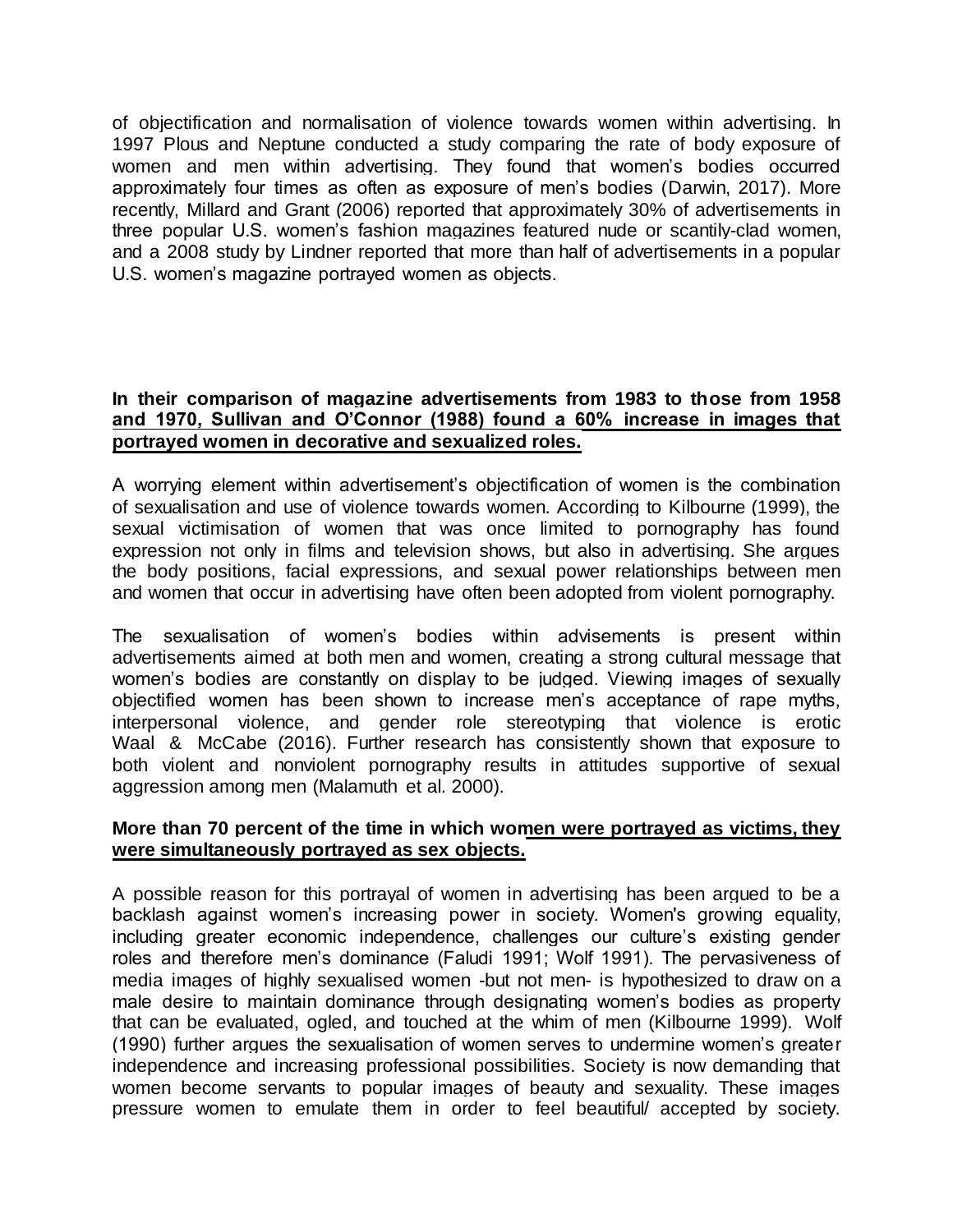This has served as another mean to impose gender norms on women, creating a new social position for women in which they may challenge traditional gender norms, but not too much; a CEO, but still a mother, still with a clean home, still young and beautiful. (Wolf 1991, p. 4).

# **Diversity in Mainstream Advertising.**

**A lack of diversity is prevalent throughout representations of women in advertising.** We do not often see marginalised women represented, which can include class, disability, weight, age, and non-binary people. This paper will focus on race as one example of how only a narrow percentage of the population is represented within advertising. White faces dominate advertising. As an example, 82.2% of models that walk in New York Fashion Week are white (Waal & McCabe (2016). Eurocentric beauty standards (a.k.a., the use of "white features" in advertising) may include straight, slim noses, lighter skin, straight hair, etc. To understand why the use of Eurocentric beauty standards is so widespread, imperialism and colonisation must be examined.

Burcar, L. (2010) explains our western beauty standards are inseparable from Racism, as they were constructed during Europe's imperialist expansion. The basis of our beauty ideals are largely set in ideas of inferiority and dehumanisation of non-European features. These notions were conceived during a time in which the west was seeking to colonise, dispossess and exterminate or enslave people of colour, partially through racial divisions in hierarchical "opposition to one another": making it appear natural that one feature is better than the other, rather than just different. In this process, "black people and blackness became defined as barbaric, savage, heathen and ugly; white people and whiteness were defined as civilized, modern, Christian and beautiful" (Burcar, 2010).

Bakir and Palan (2010) argue it is critical that we as society understand that our idea of beauty was conceived in this time and still informs our collective understanding of race today. Overtime, white features such as light skin, straight noses, and long, straight hair have taken on cultural meanings, perhaps most importantly the neutralisation of white physical features. This process allowed whiteness to become the norm: being white becomes the standard in society, making everything else a deviation. In the context of Western internal colonialism and external imperialism, the task of Eurocentric beauty ideology can be understood as a tool to uphold and naturalise the concept of white supremacy.

**Adverts informs us of what is normal and what is desirable;** the prevalence of white features in advertising communicates the idea that whiteness is the norm making all other ethnicities a deviation. In recent years there have been increased calls to decolonise the beauty industry, calling on advertisers in particular to diversify and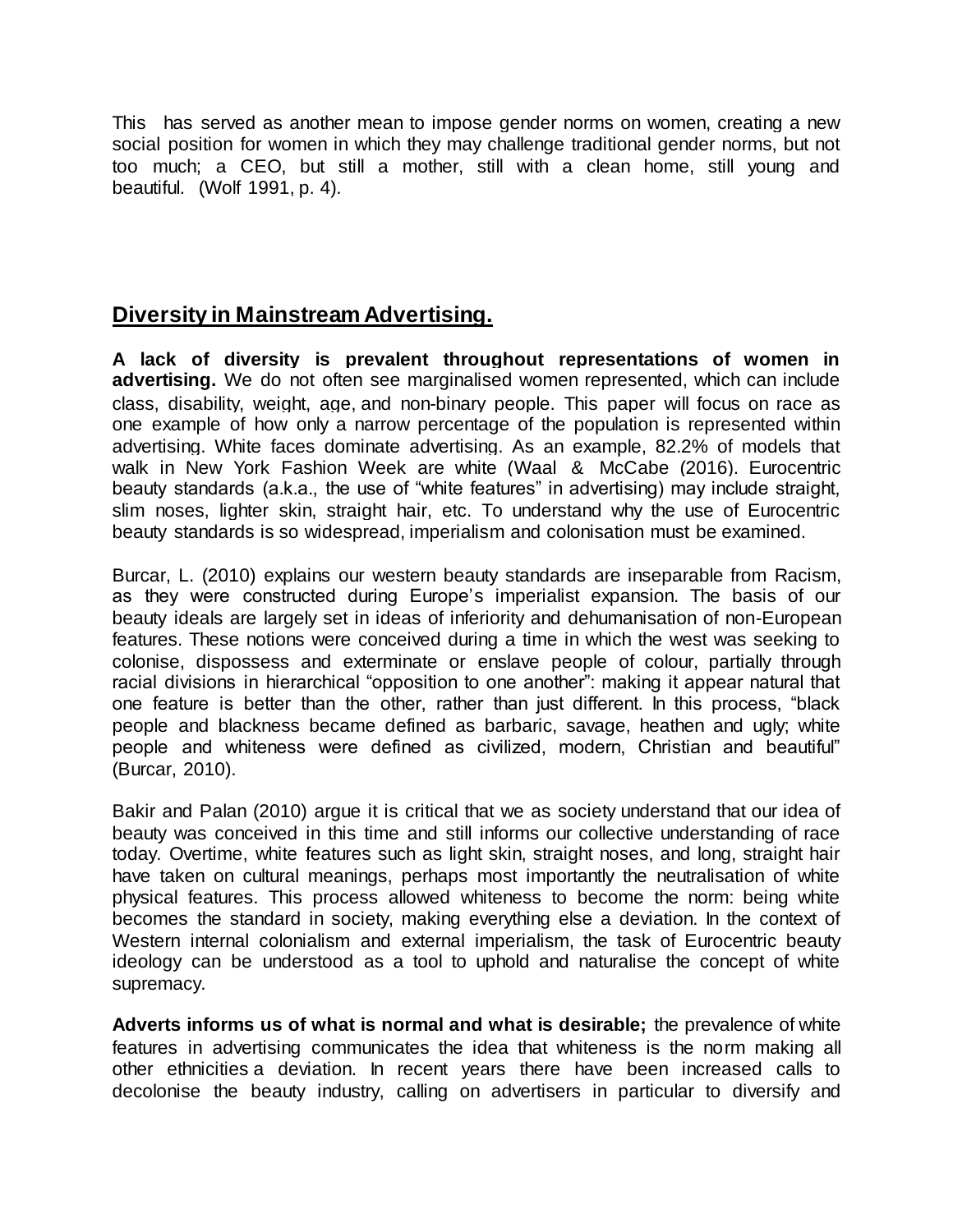represent a greater range of ethnic groups. Burcar, L. (2010) argues, however, that it is not enough to simply put more diversity in adverts, we also need to explore the way in which adverts are presented. Do they account for the different experiences and worldviews? Bakir and Palan (2010) argue this would be a true representation of diversity, rather than placing greater diversity within a white context.

### **Taboo Subjects in Advertising: Menstruation and Female Body hair.**

Our understanding of menstruation is socially constructed. Every culture has myths about menstruation. In premodern times it was believed that a menstruating woman could cause "meat to go bad, wine to turn, and bread dough to fall". (Diorio and Munro 2000; Fingerson 2006 and Chrisler 2013).

In contemporary Western society, dominant discourses construct menstruation largely as an unpleasant experience. Advertisements often present 'cures' for the ailments of menstruation, thus making menstruation something that needs control and treatment. This understanding becomes so embedded that we generally accept it as a commonsense reality that remains unchallenged. Furthermore, it is through these advertisements on television and in magazines that many girls and young women initially gain much of their awareness and understanding on menstruation.

### **Women's bodies are often treated as objects of beauty to be admired; at the same time, women's bodies are also often reviled with respect to their more functional natures.**

**Johnston-Robledo & Chrisler (2011)** argue that, given the taboo nature of menstruation in our culture, dominating public discourse is mostly constructed through the adverts of women's hygiene products. This has given these advertisements an especially large amount of control to construct much of the public discourse surrounding the menstrual cycle. Johnston-Robledo & Chrisler (2011) highlight that advertisers have adapted their adverts to appear to conform with societal changes to attitudes relating to menstruation, for example many current menstruation product adverts are more likely to take an educational lens, presenting important knowledge. However, Simes and Berg (2001) and Del Saz-Rubio and Pennock-Speck (2009) found there was little useful information to be found in such advertisements, but rather the perpetuation of negative attitudes and views of menstruation. Likewise, many advertisements now show active healthy women, potentially offering a positive view of menstruation no longer being seen as problematic and disabling, offering women a new world outside of the old constructions of menstruation (Del Saz-Rubio and Pennock-Speck 2009).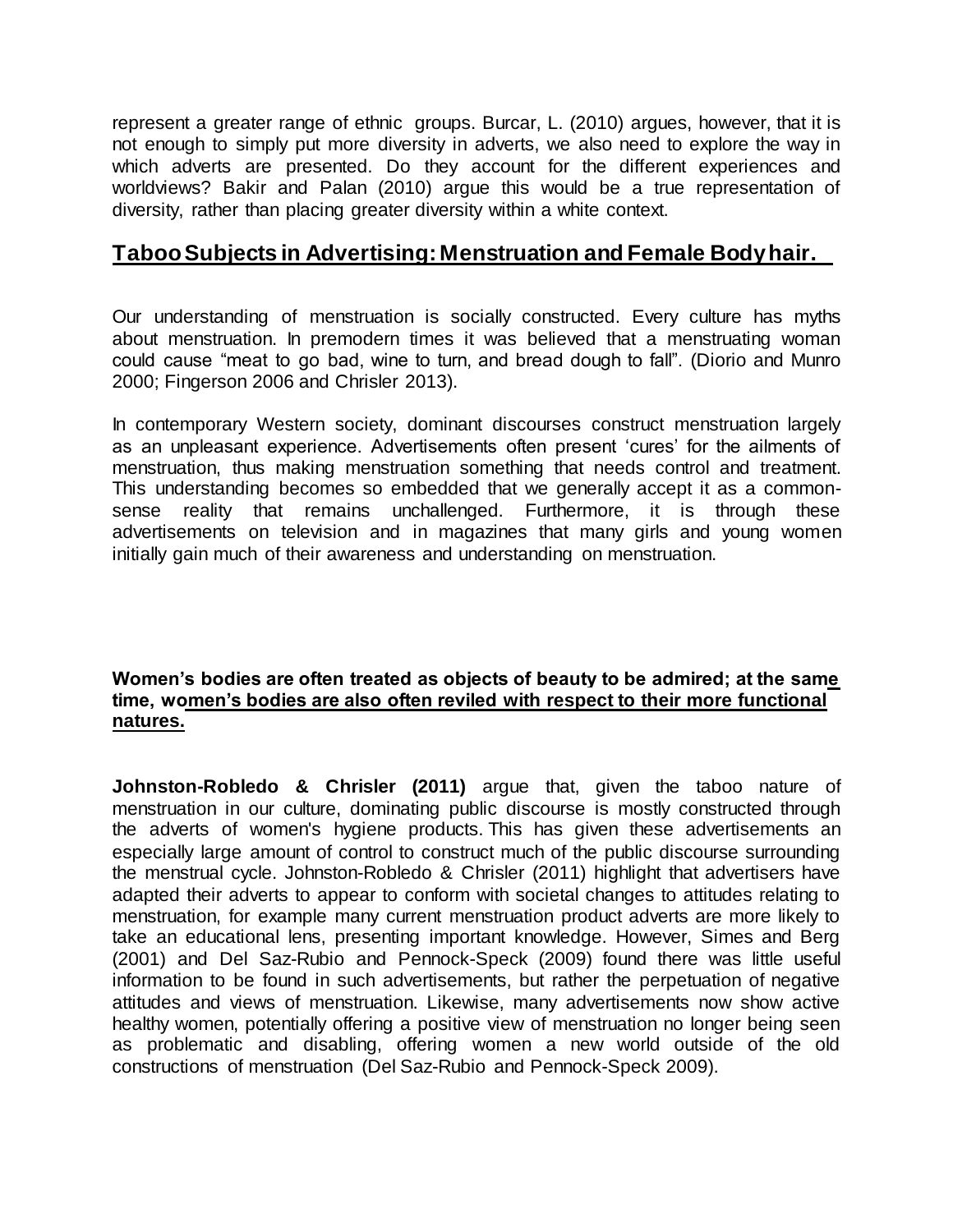However, another reading of these advertisements shows menstrual products being presented as the only way to ensure conformity to the social rules of menstruation. The modern women can be active, ongoing and attractive, not because the rules no longer apply, but rather because the 'right' product will ensure secrecy and cleanliness. The underlying message is still to hide your period. This message is further reinforced by the treatment of periods as a pain or medical problem to be fixed. Yurtsever (2016) argues this is in part because menstrual product companies construct their marketing campaigns to not only sell their product, but also produce feelings of brand loyalty and identity (Merskin 1999). When the influence of advertisers dominates the discourse of menstruation, it is in their best interest to promote the negative aspects of menstruation, to which their product will be the answer.

### **If femininity is thought of as a commodity (Goldman, 1992) and is available through purchase, then it is also possible to conceal femininity through purchase**

The answer advertisers present is often ill structured though representations of the ideal feminine subject, who is fresh, clean, dressed in light tight clothing and often appears sexually available (Merskin 1999; Simes and Berg 2001; Erchull 2013). In presenting this image, menstrual product companies suggest their product eliminates the negative effects of menstruation and enable women to appear in an acceptable and appropriate manner. In this way, the advertisements can contribute to -rather than disrupt- the dominant discourses of shame and menstruation as an attack on femininity (Kane 1990; Merskin 1999).

Another taboo area in advertising for women is hair removal. Content analysis of representations of women's bodies in advertising reveals that certain bodily matter (such as fat) achieves relatively a routine representation, while others, such as women's body hair, remain inexplicably absent. Erchull (2013) points to the "real women" advertising movement highlighting that real people' imagery still reflects the gender ideals of the society that produced it. **Erchull, (2013)** argues hairy bodies do not fit into the "real women" advertising. Western women's body hair and body fat should theoretically share a similar stigma. Both traits threaten the Western cultural ideal of the contained female body, compromising cultural myths of women's naturalised hairlessness and hourglass figures (Longhurst 2001; Bordo 2003). Furthermore, both body hair and body fat are active and motile components of women's bodies that never truly go away; rather, these unruly bodily matters continually lurk just beneath the surface, rendering all women discreditable within the context of Western beauty culture (Colls 2007). The exception that proves the rule: 'real women' can be fat, wrinkled, scarred, and disabled, but they cannot be hairy. The real women advertising movement routinely challenges issues such as 'sizeism', racism, ageism, and sometimes even 'able-bodiedism'; however, even the most allegedly diverse campaigns tend to feature models who are uniformly hairless from neck to toe.

Advertisements for hair removal tend to reinforce the message that body hair is unfeminine. There was a recent controversy over an advert from the company Veet in which women were depicted turning into men as soon as their body hair begins to grow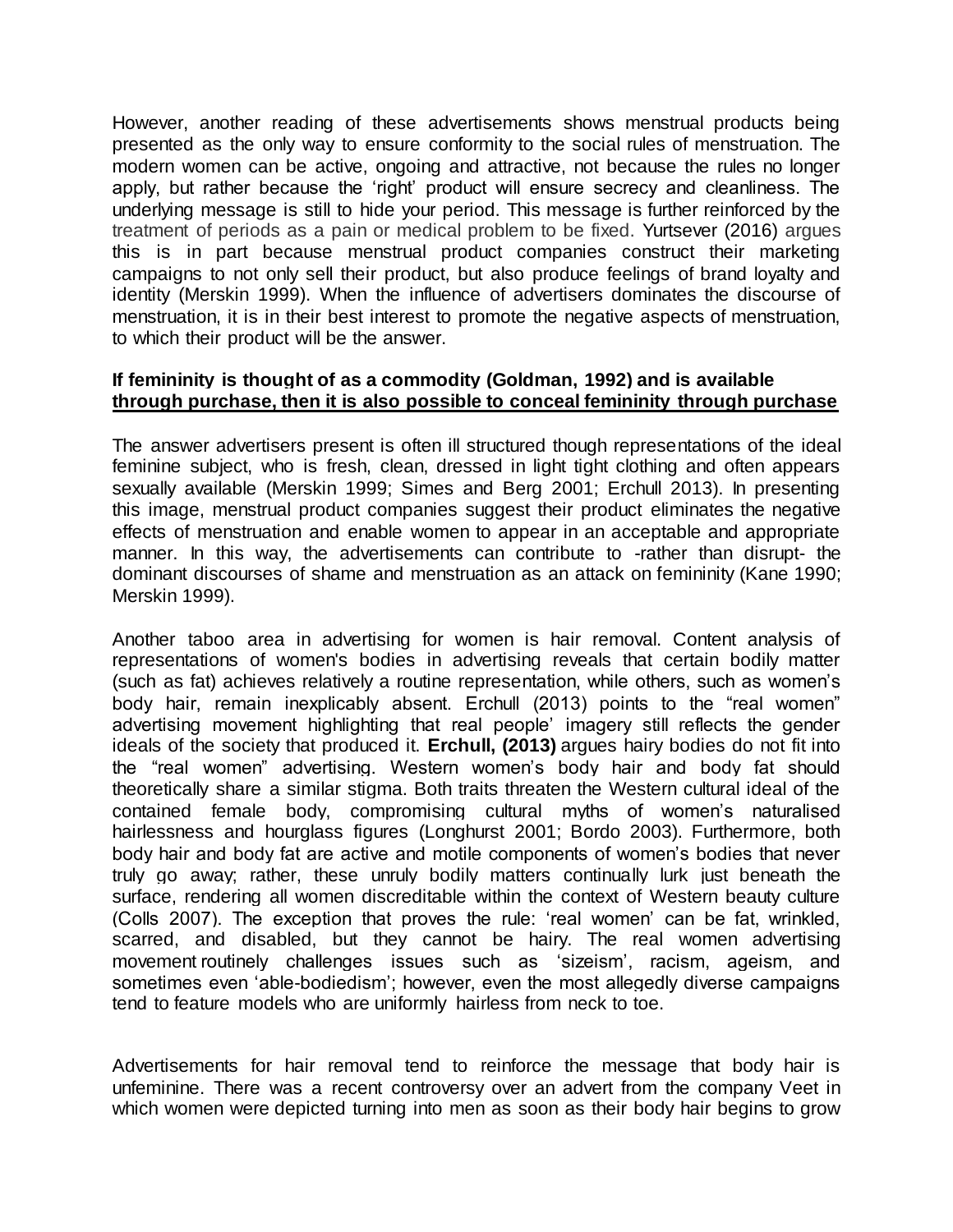back after shaving. As Waal Malefyt, T & McCabe, M. (2016) point out, the vast majority of hair removal adverts do not depict women with hair on their bodies; even when women are shown shaving, they shave hairless legs. An article by *Business week* (2012) on how Veet's attempts to established a market for their product in China -where body hair removal for women is not the norm- provides a real insight into how a taboo or shame may be constructed towards the body. When Reckitt Benckiser Group brought its Veet hair-removal cream to China in 2005, sales were sluggish. Most Chinese women don't have much body hair, and those who do didn't worry about it. So, the company embraced a new marketing plan. Reckitt Benckiser rolled out ads equating hair-free skin with health, confidence and "shining glory", positioning it as a product for women "for whom grooming is part of how she gets a promotion, a good husband, and a raise". "We've all been through it, that sudden realization that you're not prepared for anything," one pitch warns visitors to the site. "In fact you've got stubbly legs, a fuzzy bikini line, and you've just fallen head over heels in front of the whole office! It's moments like this you need Veet". Here again we can see an attempt to create a sense of shame over women's natural bodies through an appeal to societal norms which women are expected to live up to; thus, creating new societal norms by connecting them to existing cultural norms or aspirations, and linking their product to an idealised vision of the self.

# **The Impact and Implications this Environment has on Women and Girls.**

Throughout this paper, the impact advertising has on women and girls has been touched upon. This chapter will explore the impact in greater depth. There is a significant amount of research regarding this topic and the results show damaging (read sexualized, objectified, passive) portrayals of women in the media These images are associated with negative outcomes for women including lower self-esteem poor body image, self-objectification and eating disorders.

This paper has already established that objectifying and sexualized portrayals of women in advertising, has been shown to negatively impact the way in which men and boys view women, showing they are more likely to endorse unrealistic standards for women's bodies (Hatoum & Belle, 2004), stereotype women (Rudman & Borgida, 1995), objectify women (Heflick & Goldenberg, 2009; Yao, Mahood, & Linz, 2010), discriminate against women (Rudman & Borgida, 1995), view women as less competent (Heflick & Goldenberg, 2009), and sexually harass women (Yao et al., 2010). Thus, reducing the presence of these ads in both women's fashion and men's magazines should have benefits to the individual readers and to society more broadly.

However Festinger, (1954) research on the Social comparison theory reveals the physiological impacts this type of advertising is having on women and girls Festinger, (1954) has found when viewing images of models in advertising people are likely to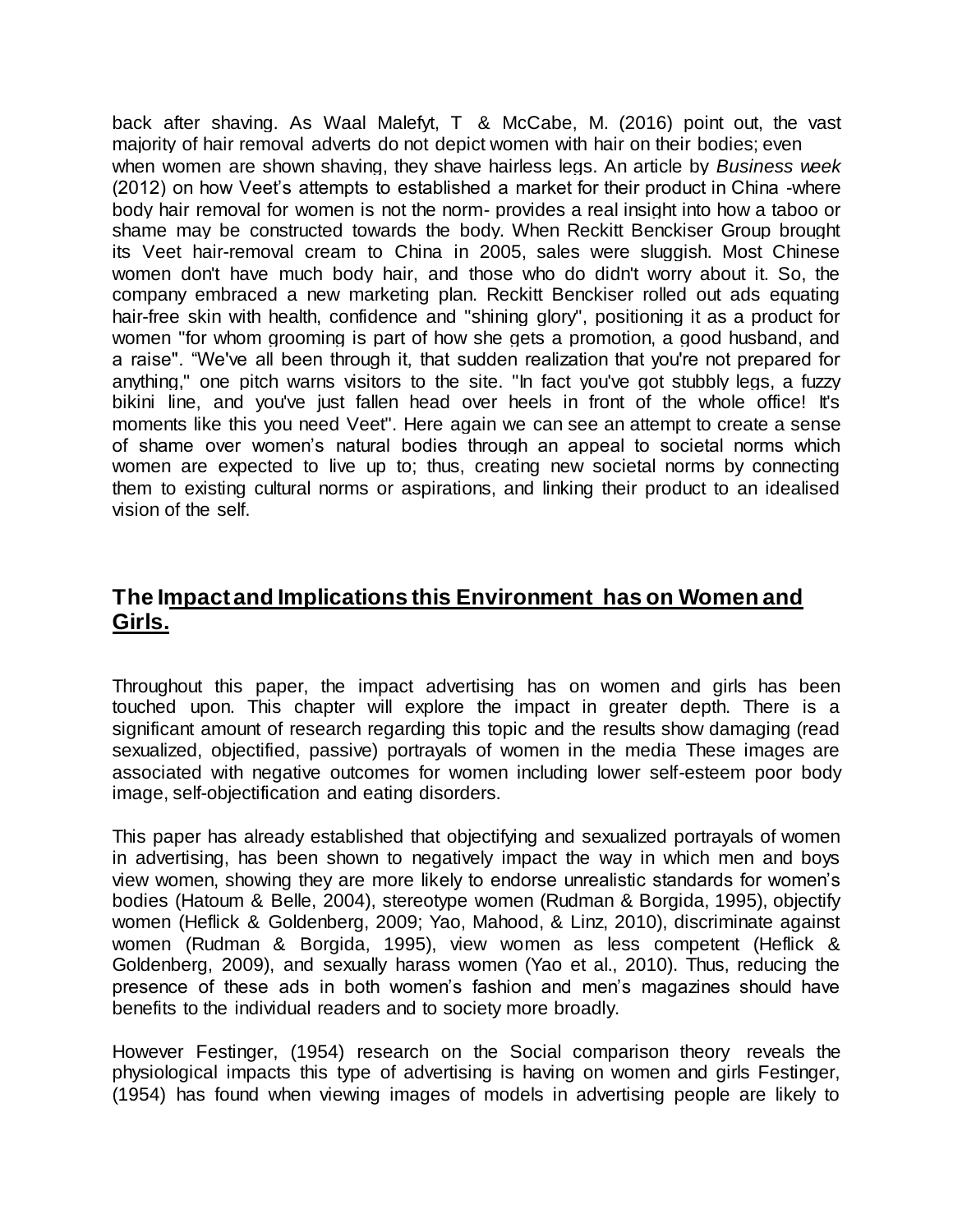compare themselves to this images, which usually takes place in an upwards or downwards comparison. Yurtsever (2016) explains this comparison reflects the extent to which an individual feels they are meeting a certain societal ideal compared to the person they are viewing. In the case of advertising this is often in regards to beauty ideals. With the prevalence of one type of beauty being presented and the widespread use of Photoshop, the likelihood that the viewer will make an upwards comparison is high. These upward social comparisons have been found to lead to negative consequences in body image (Engeln-Maddox, 2005) and to a greater expressed likelihood of undergoing cosmetic procedures (Nabi, 2009). It is important to note that this result has been found with both men and women, but the prevalence of this type of advertising that includes idealised images of women, compared to men means social comparison theory is much more likely to impact women. Fredrickson & Roberts, (1997) further explore this in their self-objectification theory, which considers the pervasive sexualisation of women within Western societies, proposing that it leads to women adopting this external view of the self and ultimately to self-objectification, linking back to the aforementioned concept of the gaze. The unattainable standards shown to women create discrepancies between people's current appearance and financial status and the media-prescribed ideals, which in turn can cause dissatisfaction, leading people to engage in a range of maladaptive behaviors.

Lastly, the impact sexualized /objectified images has on women and girls is outlined by the association Task Force on the Sexualisation of Girls (2007) report that found sexualisation is associated with the development of eating disorders, low self-esteem, depression, and negative feelings regarding sexuality. Further, the fusion of women's sexuality and victimisation within print advertisements has been found to normalise violence against women, as both men and women are socialised in a climate that associates a women's distress or objection with sexuality. Numerous studies have shown this environment is associated with a poor understanding of consent and is associated with the dehumanising of women by young boys and men.

Culture is the shared, learned behavior within social groups that shapes social norms and behaviour. This report has demonstrated how advertisements draw on cultural norms to influence its audience, often serving to reinforce harmful and negative stereotypes. An advert saturated environment is particularly damaging for women and girls as advertisements draw heavily on sexuilised images of women as a means of selling their product, in the process often objectifying women. This representation of women within advertising often plays into deeply held misogynistic attitudes, notably in the male gaze where images of women are constructed from a male view; this process is again seen in the prevalence of white faces in advertising, reinforcing colonial conceptions of beauty based in white supremacy. Lastly, this report examined how taboo subjects are dealt with, highlighting the role advertising has in shaping public discourse on these issues that may determine how women view themselves and feel about their own bodies. Advertisements serve to inform us of what is normal and desirable; current mainstream representations of women in adverts too often reinforce misogynistic, racist and degrading images of women. This environment should not be normal and certainly shouldn't be seen as desirable. Advertising content is created to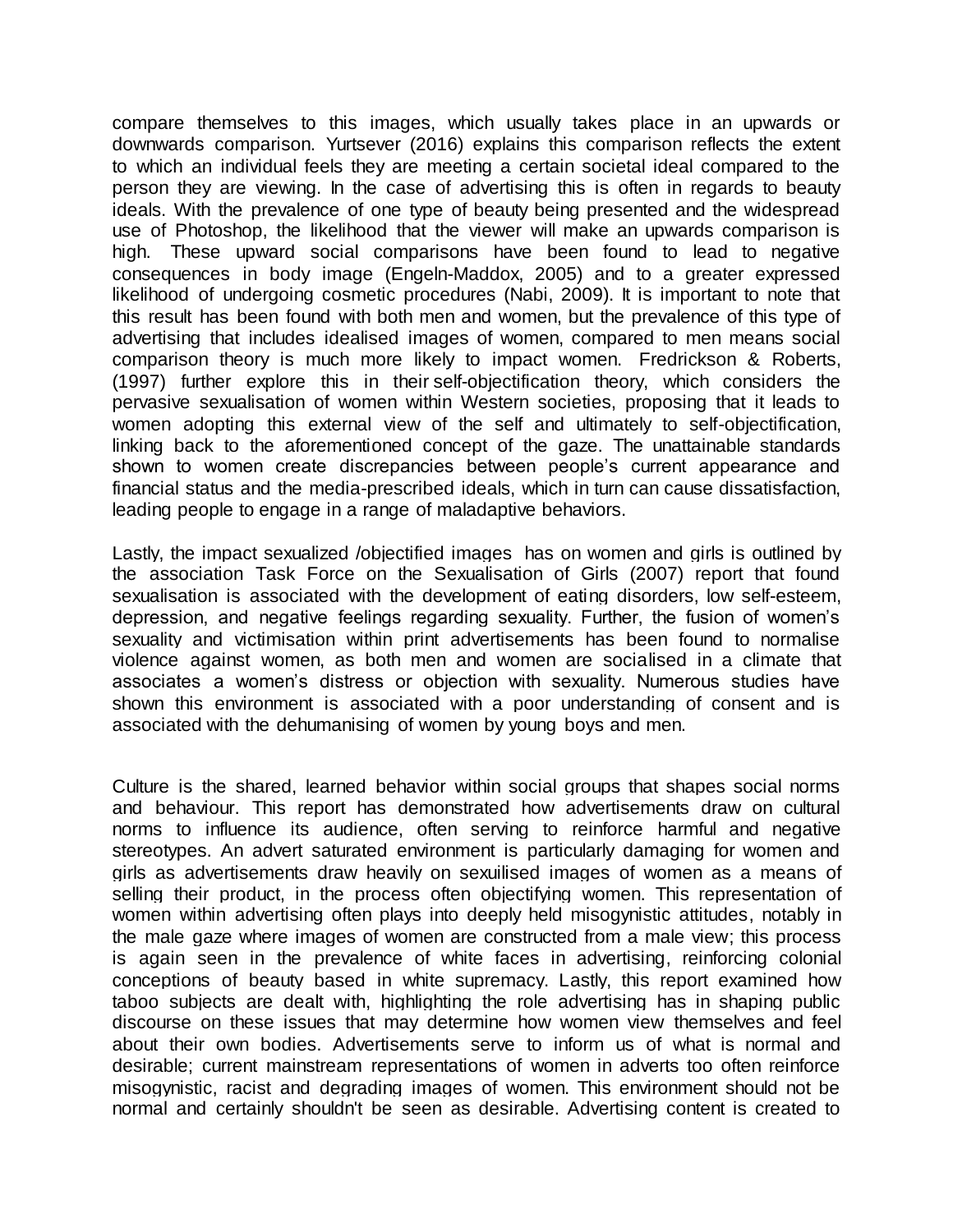appeal to us the consumer; therefore, we have the power to push back on these images through boycotting products that use harmful depictions of women, raising awareness, and writing to the companies demanding change, to help create a safer culture for all women.

#### Reference list

Ashikali, E-M and Helga Dittmar, H. (2015), The Impact of Cosmetic Surgery Advertising on Women's Body Image and Attitudes Towards Cosmetic Surgery Psychology of Popular Media Culture, American Psychological Association, 6 (3), 255– 273.

Conley, T and Ramsey, L. (2011). Killing Us Softly? Investigating Portrayals of Women and Men in Contemporary Magazine Advertisements. Psychology of Women Quarterly, 35(3) 469-478.

Johnston-Robledo, I & Chrisler, J. (2011). The Menstrual Mark: Menstruation as Social Stigma. Sex Roles, 68,9–18.

Waal Malefyt, T & McCabe, M. (2016). Women's bodies, menstruation and marketing "protection:" interpreting a paradox of gendered discourses in consumer practices and advertising campaigns. Consumption Markets & Culture, (19) 6, 555-575.

Ross, S, Ridinger, L and Cuneen, J. (2009). Drivers to divas: advertising images of women in motorsport. International Journal of Sports Marketing and Sponsorship. (10) 3, 7-17.

Stankiewicz, J and Rosselli, F. (2008). Women as Sex Objects and Victims in Print Advertisements. Sex Roles, 58, 579–589.

Erchull, M. (2013). Distancing Through Objectification? Depictions of Women's Bodies in Menstrual Product Advertisements. Sex Roles, 68, 32–40.

Martínez, E., Nicolás, A and Salas, A. (2012). Gender Representation in Advertising of Toys in the Christmas Period. Comunicar, (41). 21, 187-194.

Darwin, H. (2017) The pariah femininity hierarchy: comparing white women's body hair and fat stigmas in the United States, Gender, Place & Culture, 24 (1), 135-146.

Convincing Women in China They're Too Hairy. (2012, October 22). Bloomberg BusinessWeek, 11, (2), 3-4.

Yurtsever, M., K,. (2016). Advertisement watching preferences of children aged 3-6, Eurasian Journal of Educational Research, 65, 165-180.